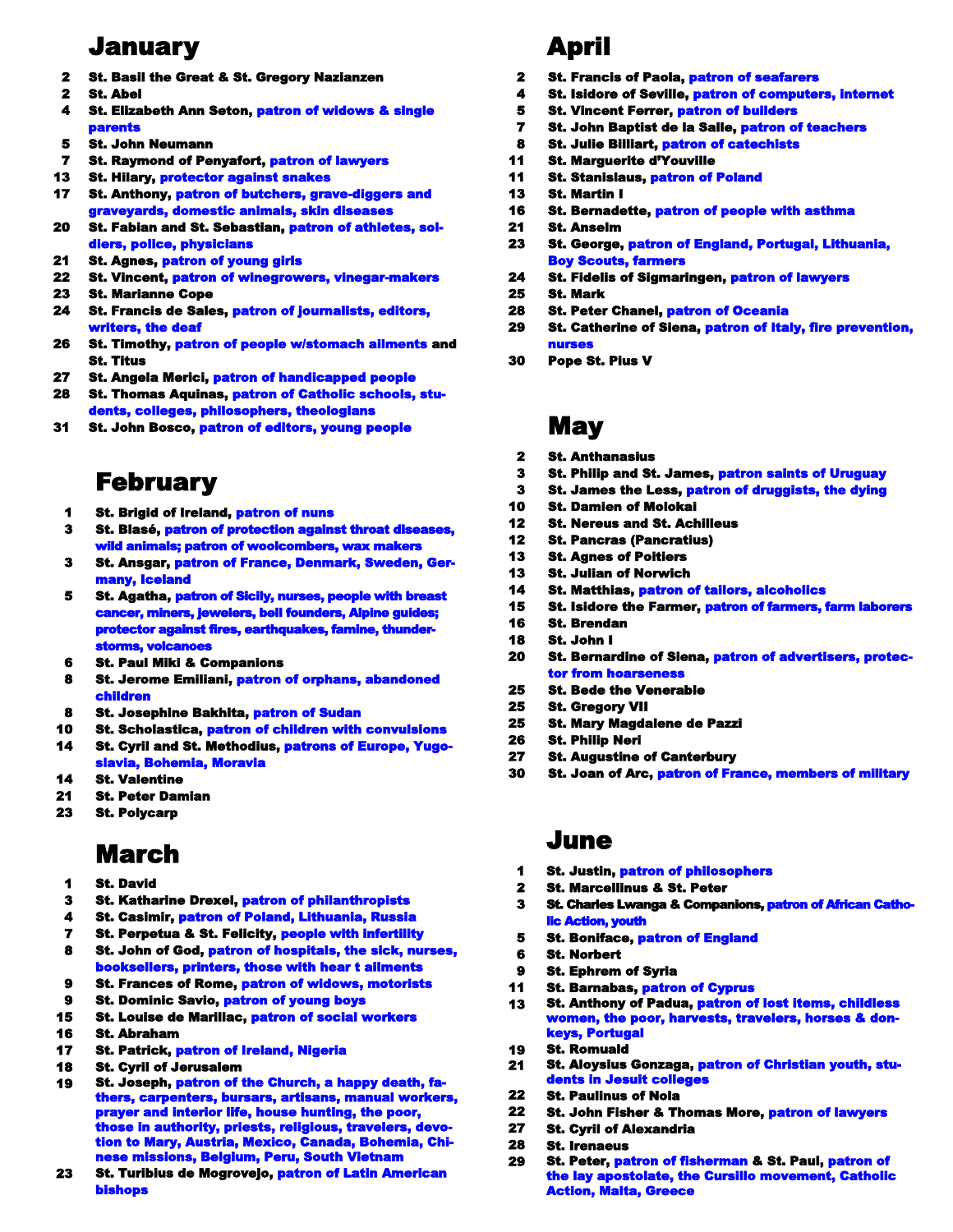### July

- 3 St. Thomas, patron of builders, architects, surveyors, the blind, India, Pakistan, the East Indies
- 4 St. Elizabeth of Portugal
- 5 St. Anthony Mary Zaccaria
- 6 St. Maria Goretti, patron of youth, teenage girls, people who have been abused
- 11 St. Benedict, patron of Europe, farm workers, Italian engineers and architects
- 12 **St. Veronica, patron of photographers**
- 13 St. Henry
- 14 **St. Kateri Tekakwitha, patron of environmentalists**
- 14 St. Camillus de Lellis, patron of people with AIDS
- 15 St. Bonaventure
- 15 St. Swithun
- 21 St. Lawrence of Brindisi
- 22 St. Mary Magdalene, patron of perfumers
- 23 **St. Bridget of Sweden, patron of scholars, dairy workers**
- 24 St. Boris, patron of Moscow & St. Gleb
- 25 St. James, patron of laborers, people with arthritis, Spain, Guatemala, Nicaragua
- 26 St. Joachim & St. Ann, patrons of grandparents; Ann: patron of housewives, childless women, miners, Canada
- 29 St. Martha, patron of housewives, nutritionists, cooks, servants, waiters & waitresses
- 30 St. Peter Chrysologus
- 31 St. Ignatius of Loyola, patron of retreats, soldiers

## August

- 1 St. Alphonsus Liguori, patron of confessors, theologians, vocations
- 1 The Seven Holy Maccabees & their mother St. Salome
- $\overline{2}$ St. Eusebius of Vercelli
- 4 **St. John Mary Vianney, patron of parish priests**
- 7 St. Sixtus II & Companions
- 7 St. Cajetan
- 8 St. Dominic, patron of astronomers, Dominican Rep.
- 9 St. Edith Stein, patron of philosophers
- 10 St. Lawrence, patron of Rome, cooks, the poor
- 11 St. Clare, patron of television
- 13 St. Pontian & St. Hippolytus
- 13 St. Radegunda
- 14 St. Maximilian Kolbe, patron of people w/drug addition
- 16 St. Stephen of Hungary, patron of Hungary, builders
- 18 St. Jane Frances de Chantal, patron of people who grieve
- 18 St. Helen, patron of archeologists
- 19 St. John Eudes
- 19 St. Sarah
- 20 St. Bernard, patron of beekeepers, candlemakers, **Gibraltar**
- 21 Pope St. Pius X, patron for sick people on the way to shrines
- 23 St. Rose of Lima, patron of florists, gardeners, Peru, Central & So. America, the Philippines, India
- 24 St. Bartholomew
- 25 St. Louis of France, patron of French soldiers, builders, sculptors, button makers, barbers
- 25 27 St. Joseph Calasanz, patron of all Christian schools St. Monica, patron of mothers, parents of troubled
- children
- 28 St. Augustine, patron of theologians
- 28 St. Jacob
- 29 St. John the Baptist, patron of road workers

# September

- 1 St. Ruth
- 3 St. Gregory the Great, patron of teachers, scholars, music, singers
- 4 St. Moses
- 5 Bl. Teresa of Calcutta
- 8 St. Mary
- 9 **St. Peter Claver, patron of missionary work among** black people, Colombia
- 13 St. John Chrysostom, patron of preachers & public speakers, Constantino
- 16 St. Cornelius & St. Cyprian, patron of North Africa, **Algeria**
- 17 St. Robert Bellarmine, patron of catechists, catechum
- 17 St. Hildegard of Bingen
- 19 St. Januarius, patron of Naples, blood banks, those in danger of vol
- 20 St. Andrew Kim Taegon, St. Paul Chong Hasang, and Companions
- 21 St. Matthew, patron of bankers, accountants, taxgatherers, security guards
- 25 St. Cleopas and companion
- 26 St. Cosmas and St. Damian, patrons of physicians, surgeons, pharmacists, druggists, barbers, hairdressers, the blind
- 27 St. Vincent de Paul, patron of works of charity, hospitals, elderly people, prisoners, Madagascar
- 28 St. Wenceslaus, patron of Bohemia, Moravia, brewers
- 28 St. Lawrence Ruiz & Companions
- 29 Archangels: St. Michael, the Church, policemen grocers, mariners, bankers, radiologists, the sick, the dying, the possessed, England, Germany, Papua New Guinea, Solomon Islands; St. Gabriel, postal services, telephone & telegraph workers, television workers; & St. Raphael, travelers, young people leaving home, the blind, nurses, physicians, lovers
- 30 St. Jerome, patron of Scripture scholars, librarians, students

### October

- 1 St. Therese of Child Jesus/of Lisieux/of the Little Flower, foreign missions, France, florists, gardeners, airplane pilots
- 3 St. Mother Theodore Guerin, patron of the Roman Catholic Diocese of Lafayette in Indiana
- 4 St. Francis of Assisi, patron of Italy, Italian merchants, ecologists, ornithold
- 5 **St. Faustina Kowalska, patron of Mercy**
- 6 St. Bruno, patron of the possessed
- 8 St. Mechthild of Magdeburg
- 9 **St. Denis and Companions, patron of Paris, France,** those with headaches, the possessed
- 9 St. John Leonardi
- 11 Pope St.John XXIII, patron of Papal delegates
- 14 St. Callistus I
- 15 St. Teresa of Jesus/of Avila, patron of Spain, those th headaches
- 16 St. Hedwig, patron of Silesia
- 16 St. Margaret Mary Alacoque, patron of people with heart disease
- 17 St. Ignatius of Antioch
- 18 St. Luke, patron of artists, painters, doctors, sculptors, glass-workers, butchers
- 19 St. Isaac Jogues, St. John de Brebeuf, and Companions, patrons of Canada
- 19 St. Rene Goupil, patron of anesthesiologists
- 20 St. Paul of the Cross
- 21 St. Ursula and companions
- 22 Pope St. John Paul II, patron of World Youth Day
- 23 St. John of Capistrano, patron of jurists, military chaplains
- 24 St. Anthony Mary Claret, patron of weavers, savings banks
- 28 St. Simon and St. Jude, patron of desperate situations, hospitals